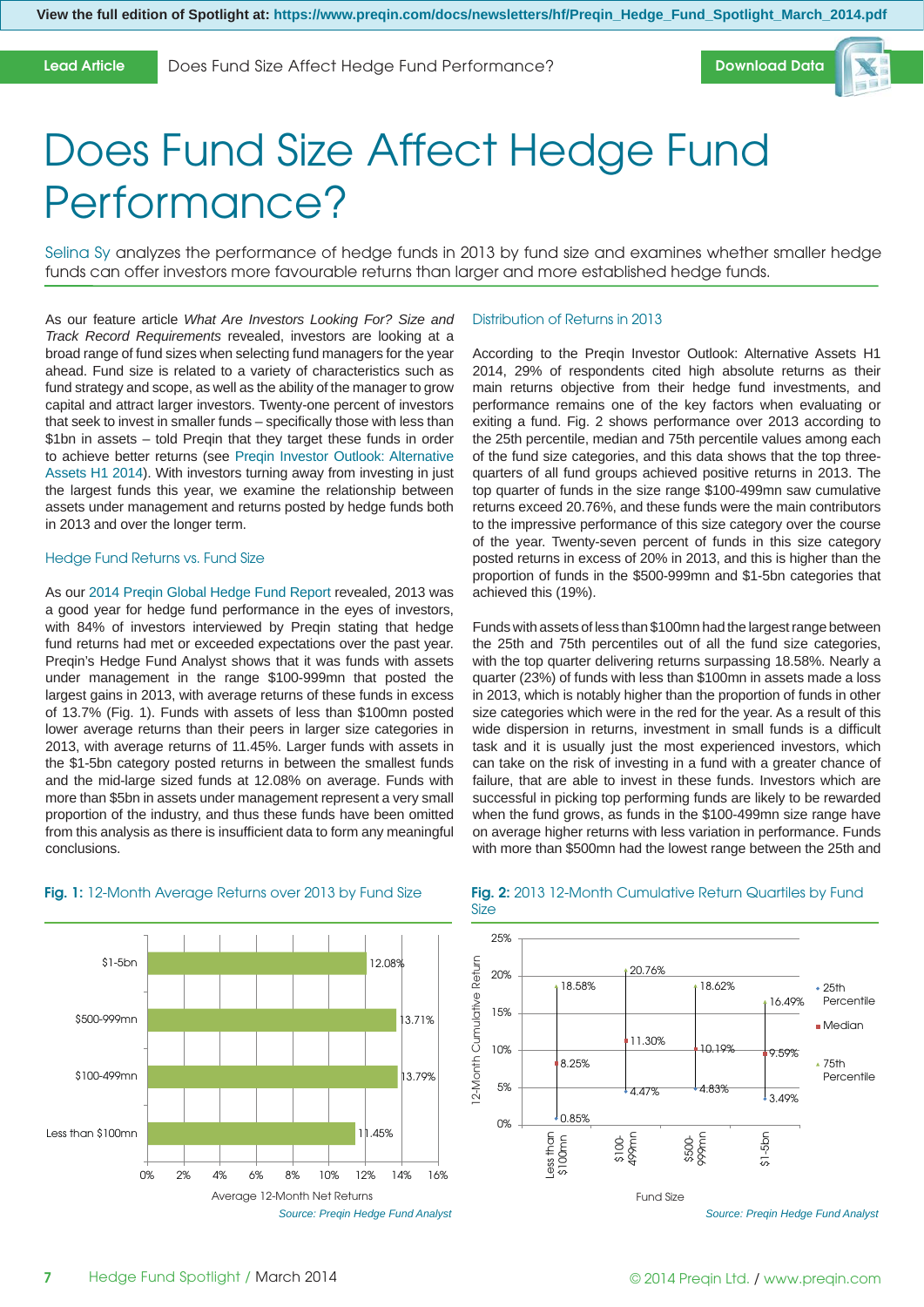**View the full edition of Spotlight at: https://www.preqin.com/docs/newsletters/hf/Preqin\_Hedge\_Fund\_Spotlight\_March\_2014.pdf**

**Lead Article** Fund Size and Performance

#### Fig. 3: Distribution of 2013 12-Month Cumulative Returns by Fund Size



75th percentiles, with 70% of these funds posting returns of between 0% and 20% in 2013.

#### Fund Size and Volatility

While the majority of investors were happy with the performance of hedge funds in 2013, it is still vital that fund managers demonstrate strong risk-adjusted returns. According to the Investor Outlook, 28% of hedge fund investor respondents cited consistency or low volatility of returns as their top returns objective from their hedge fund investments, while 25% named high risk-adjusted returns as the key factor. The case for the top 50 performing funds over the last three years by volatility from each size category is displayed in Fig. 4, with funds grouped according to their most recently reported AUM figure. It illustrates that the largest funds have tended towards lower returns with the lowest volatility over the three-year period, and as a result, these funds are more concentrated towards the bottom left of the chart. For many investors, long-term low volatility of hedge fund performance is attractive and these funds with \$1-5bn in assets are generally able to provide this. Larger top performing funds have clearly demonstrated a tendency towards lower risk, albeit with lower returns, over the three-year period, which has no doubt satisfied the more risk-averse investors that are looking towards established track records with minimum volatility.

Top performing funds with assets of less than \$100mn have shown the largest variation in risk-return profile over the three-year period, with these funds exhibiting higher returns and higher volatility than their larger counterparts. This again indicates that although smaller funds can provide attractive returns to investors, a high degree of investor skill is required to select the best funds due to the variation in returns. This combined with the higher volatility of these funds means that they may not be attractive to most investors, and it is likely to be the more established investors that are willing to take on the risk associated with investing in smaller funds.

#### **Outlook**

Our feature article shows that investors are looking at a variety of fund sizes for investment in 2014 and different investors have different return objectives from their hedge fund investments.



**Fig. 4:** Top Performing Funds by 3-Year Annualized Return

*Source: Preqin Hedge Fund Analyst*

**[Download Data](https://www.preqin.com/go.aspx?lid=7907)**

Although investors look at a variety of features when assessing potential investment opportunities, performance remains the key factor in the selection process. Forty-eight percent of investors stated that returns are a key factor when looking at a fund manager and 21% of investors also stated the potential for better returns from smaller managers as a reason for preferring funds with less than \$1bn in assets. Many investors lack the skill and risk appetite to make meaningful allocations to these smaller funds and instead look to invest in more established funds. However, there are opportunities for the smallest fund managers to grow from investors which are looking to gain access to niche opportunities and markets, or indeed to gain other benefits through seeding arrangements.

As funds become larger, the distribution of returns among the best performing funds moves towards the lower end of the return spectrum, in line with lower volatility. Fund managers in the midsized groups, i.e. those from \$100-499mn or from \$500-999mn, have shown the highest mean and median returns in 2013. The size range \$500-999mn had the lowest proportion of funds suffering a loss in 2013, and the longer term return and volatility characteristics of these funds are similar to funds with assets of more than \$1bn. Therefore, those investors which are looking to move away from investing in just largest funds, but without taking on too much volatility, may choose to look towards investing in those funds with more than \$500mn in assets.

#### **Subscriber Quicklink**

Subscribers to Preqin's **[Hedge Fund Analyst](www.preqin.com/hfa)** can click **[here](https://www.preqin.com/user/HF/Funds/HF_FundsAdvancedSearch.aspx?source=FundPerf&src=1)** to use the **[Advanced Search](https://www.preqin.com/user/HF/Funds/HF_FundsAdvancedSearch.aspx?source=FundPerf&src=1)** to view detailed performance information for over 8,700 hedge funds worldwide.

Funds can be filtered by size, type, structure and strategy, as well as geographic focus and manager location.

For more information, or to arrange a demonstration, please visit:

www.preqin.com/hfa